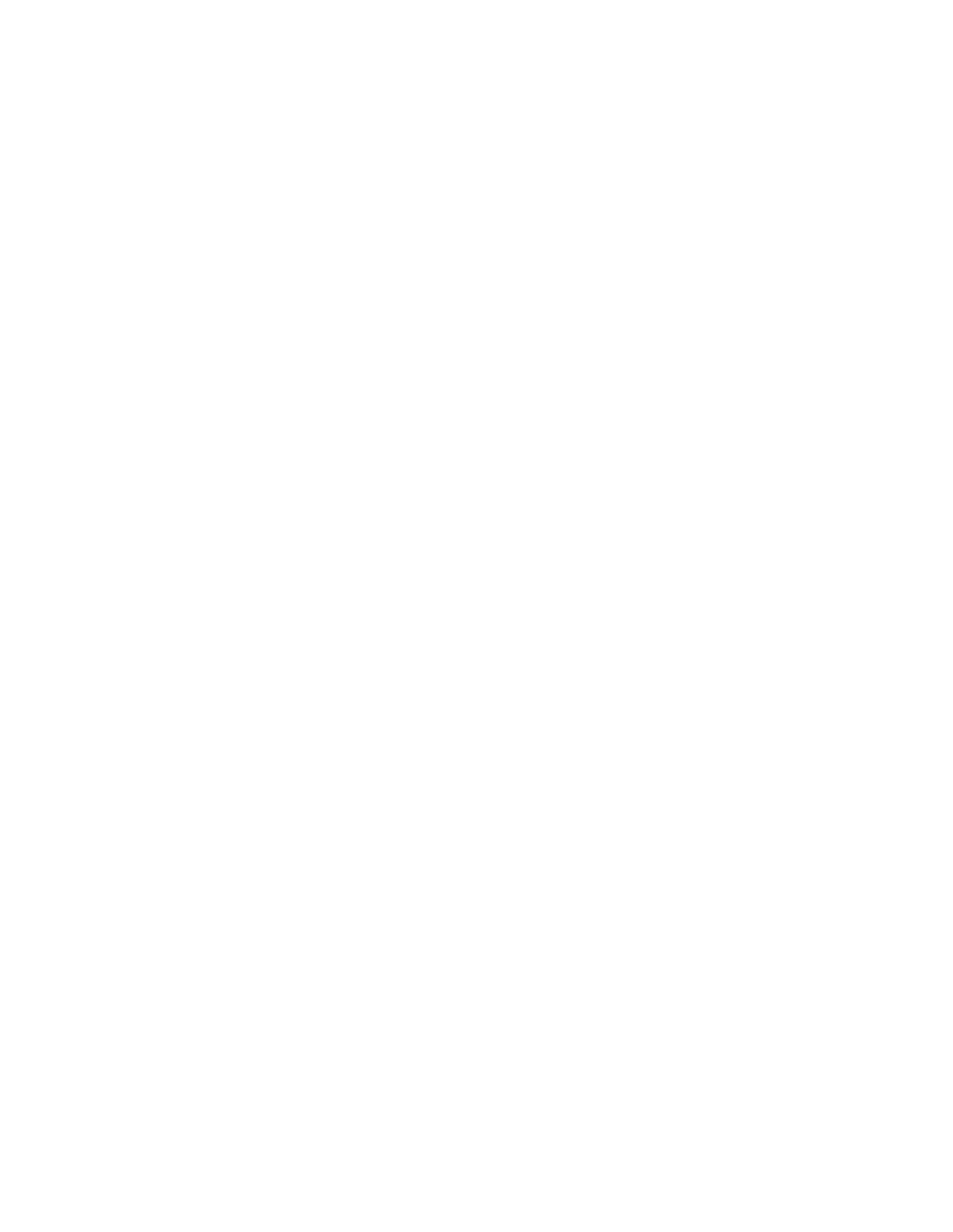# Vision Statement

The City of Seattle invests in people so that all families and individuals can meet their basic needs, share in our economic prosperity, and participate in building a safe, healthy, educated, just and caring community.

#### **A** Building Supportive Relationships within Families, Neighborhoods & Communities

# goals

- **HD**G1 Make Seattle a place where people are involved in community and neighborhood life; where they help each other and contribute to the vitality of the city.
- **HD**G2 Create a caring community that nurtures and supports children and families.

# discussion

Healthy, sustainable and safe communities do not just happen — they are the product of people working together and investing time, energy and commitment. Children and youth are critical to the future of the City and region. The entire community should share in supporting their growth and development. City government has an important role to play, but institutions alone cannot create or sustain community. By their involvement in civic and neighborhood activities, people see the impact of their own actions, recognize the difference they make, and can become acquainted with the people around them. This reinforces the understanding that personal responsibility is crucial to the development of a vibrant, growing community. Government can support efforts by encouraging participation from all sectors of the community.

# policies

**HD**1 Work toward achieving a sense of belonging among all Seattle residents.

9.3

- a. Promote opportunities that bring people together to help them build connections to each other, their peers, their neighbors and the greater community.
- b. Enhance opportunities for intergenerational activities.
- c. Strive to reach people in new ways to encourage broad participation in neighborhood and community activities and events.
- **HD**2 Promote volunteerism and community service.
	- a. Enhance people's access to information about opportunities to contribute their time, energy or resources.
	- b. Encourage young people of all ages to be involved in creating and participating in community service projects.
- **HD**3 Strengthen efforts to involve people in the planning and decision-making that affect their lives.
- **HD**4 Encourage other governments, schools, institutions and community based organizations to provide opportunities for people's participation in discussions that shape decisions about their neighborhoods and communities.

human development element

human development element

January | 2005

January | 2005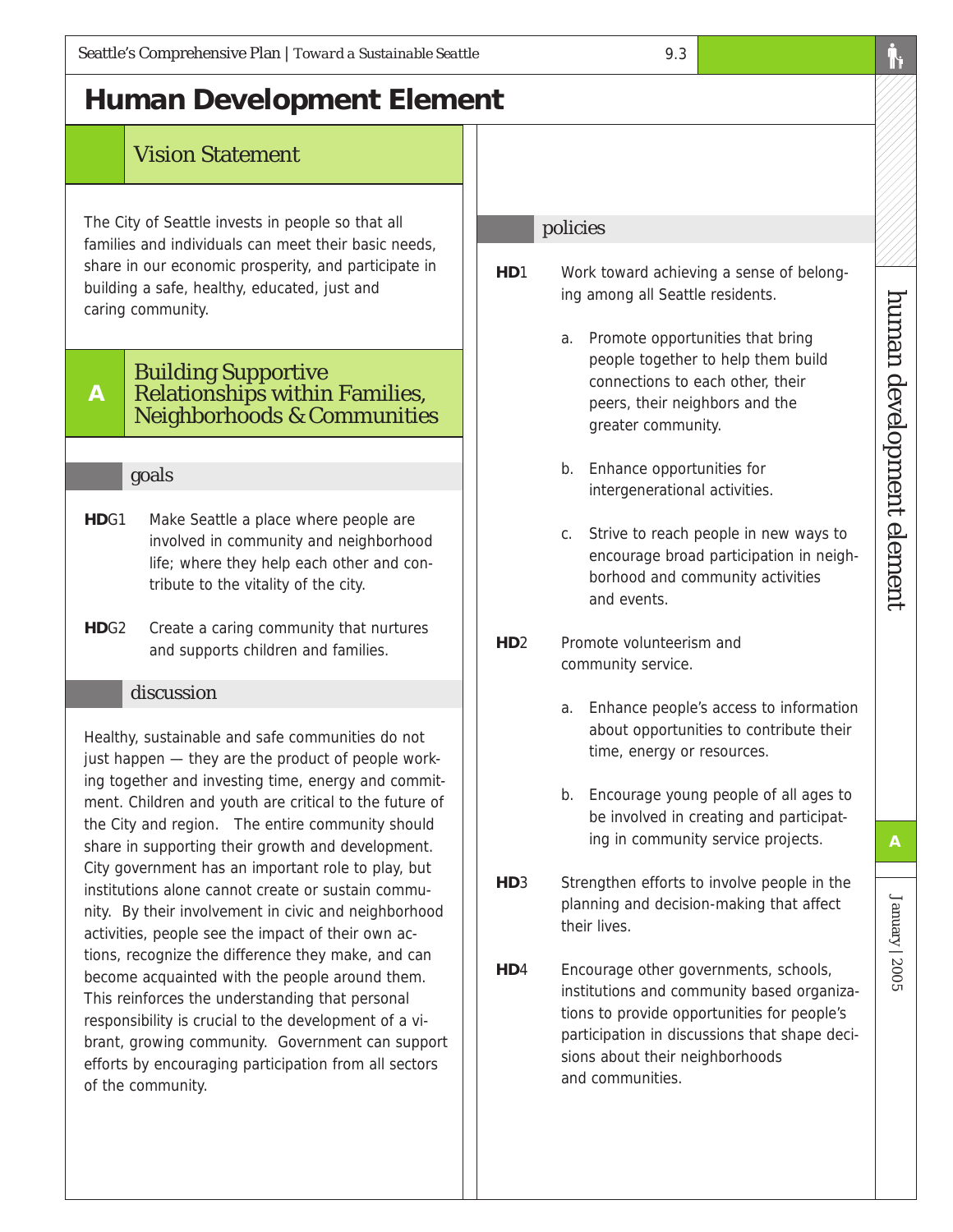|                                     |                                                                                                             | 9.4                                                                                                                                                                                                                                                                                                                                                                                                                                                            |                                                                                                                                         | Seattle's Comprehensive Plan   Toward a Sustainable Seattle                                                                                                                                                                                                                                                                                                                                                                                                                                                                                                                                                                                                                                                                                |                                                                                                                                                                                                                                                               |  |
|-------------------------------------|-------------------------------------------------------------------------------------------------------------|----------------------------------------------------------------------------------------------------------------------------------------------------------------------------------------------------------------------------------------------------------------------------------------------------------------------------------------------------------------------------------------------------------------------------------------------------------------|-----------------------------------------------------------------------------------------------------------------------------------------|--------------------------------------------------------------------------------------------------------------------------------------------------------------------------------------------------------------------------------------------------------------------------------------------------------------------------------------------------------------------------------------------------------------------------------------------------------------------------------------------------------------------------------------------------------------------------------------------------------------------------------------------------------------------------------------------------------------------------------------------|---------------------------------------------------------------------------------------------------------------------------------------------------------------------------------------------------------------------------------------------------------------|--|
| human development element           | HD <sub>5</sub><br>HD <sub>6</sub><br>HD <sub>7</sub>                                                       | Encourage people to take responsibility<br>for their lives and to nurture their families,<br>children and circle of friends.<br>Encourage people to be informed and in-<br>volved, so they can make educated choices<br>about their lives and assist in finding com-<br>munity solutions to issues and problems<br>and responses to opportunities.<br>Promote the investment by adults in the<br>healthy development of the community's<br>children and youth. |                                                                                                                                         | especially frail elders, individuals and families, who<br>lack food or shelter, who are vulnerable, or face bar-<br>riers to functioning independently. The community<br>should help them flourish and participate fully in the<br>life of the city. The City recognizes its role in making<br>Seattle the kind of place people of all ages want to<br>live and raise their families, and those who are most<br>vulnerable will have access to assistance they<br>need. The safety of such vulnerable populations<br>may also need special attention before and after an<br>emergency or disaster. Certain policies pertaining to<br>low income and special needs housing and emergen-<br>cy shelters may be found in the Housing Element. |                                                                                                                                                                                                                                                               |  |
|                                     |                                                                                                             |                                                                                                                                                                                                                                                                                                                                                                                                                                                                |                                                                                                                                         |                                                                                                                                                                                                                                                                                                                                                                                                                                                                                                                                                                                                                                                                                                                                            |                                                                                                                                                                                                                                                               |  |
|                                     | H <sub>D</sub> <sub>8</sub>                                                                                 | tion to reduce risks and strengthen resil-<br>iency of children and youth.                                                                                                                                                                                                                                                                                                                                                                                     | Emphasize prevention and early interven-                                                                                                | policies                                                                                                                                                                                                                                                                                                                                                                                                                                                                                                                                                                                                                                                                                                                                   |                                                                                                                                                                                                                                                               |  |
|                                     | H <sub>D</sub> 9                                                                                            | Enhance opportunities that help children<br>the future.                                                                                                                                                                                                                                                                                                                                                                                                        | and youth gain skills and self-esteem, and<br>foster a sense of hope and optimism about                                                 | <b>HD11</b>                                                                                                                                                                                                                                                                                                                                                                                                                                                                                                                                                                                                                                                                                                                                | Encourage coordinated service delivery for<br>food, housing, health care, and other basic<br>necessities of life to promote long-term<br>self-reliance for vulnerable populations.                                                                            |  |
|                                     | <b>HD10</b>                                                                                                 | ity of children, youth and families to help<br>themselves and each other. Promote ac-<br>people's accomplishments.                                                                                                                                                                                                                                                                                                                                             | Reinforce efforts that strengthen the abil-<br>tivities that help teach children and youth<br>to act responsibly, and acknowledge young |                                                                                                                                                                                                                                                                                                                                                                                                                                                                                                                                                                                                                                                                                                                                            | HD11.1 Guide the operation of safe and healthy<br>transitional encampments to allow tempo-<br>rary shelter for those who are homeless.<br>HD11.5 Coordinate service delivery plans for<br>vulnerable populations in the event of an<br>emergency or disaster. |  |
|                                     |                                                                                                             |                                                                                                                                                                                                                                                                                                                                                                                                                                                                |                                                                                                                                         | <b>HD12</b>                                                                                                                                                                                                                                                                                                                                                                                                                                                                                                                                                                                                                                                                                                                                | Strive to assist and enhance efforts that                                                                                                                                                                                                                     |  |
| B                                   | B                                                                                                           | <b>Food to Eat &amp; a Roof Overhead</b>                                                                                                                                                                                                                                                                                                                                                                                                                       |                                                                                                                                         |                                                                                                                                                                                                                                                                                                                                                                                                                                                                                                                                                                                                                                                                                                                                            | help older people meet their basic needs,<br>maintain their independence as long as<br>possible, and remain in their neighbor-<br>hoods of choice.                                                                                                            |  |
|                                     |                                                                                                             | goal                                                                                                                                                                                                                                                                                                                                                                                                                                                           |                                                                                                                                         |                                                                                                                                                                                                                                                                                                                                                                                                                                                                                                                                                                                                                                                                                                                                            |                                                                                                                                                                                                                                                               |  |
| January   2005 (2008) (2012) (2013) | HDG3                                                                                                        | Strive to alleviate the impacts of poverty,<br>low income and conditions that make<br>people, especially children and older<br>adults, vulnerable.                                                                                                                                                                                                                                                                                                             |                                                                                                                                         | <b>HD13</b>                                                                                                                                                                                                                                                                                                                                                                                                                                                                                                                                                                                                                                                                                                                                | Encourage public and private efforts that<br>support food banks and nutrition programs,<br>especially to meet the nutritional needs of<br>infants, children and the elderly, and other<br>vulnerable populations.                                             |  |
|                                     |                                                                                                             | HDG3.5 Strive to provide access to healthy, afford-<br>able food to all households in the city.                                                                                                                                                                                                                                                                                                                                                                |                                                                                                                                         |                                                                                                                                                                                                                                                                                                                                                                                                                                                                                                                                                                                                                                                                                                                                            | HD13.5 Seek to expand access to healthy food by<br>encouraging better distribution and market-<br>ing of healthy options in a greater diver-                                                                                                                  |  |
|                                     | discussion                                                                                                  |                                                                                                                                                                                                                                                                                                                                                                                                                                                                |                                                                                                                                         | sity of places and by addressing nutrition<br>standards in City purchasing programs.                                                                                                                                                                                                                                                                                                                                                                                                                                                                                                                                                                                                                                                       |                                                                                                                                                                                                                                                               |  |
|                                     | Seattle's economic future and quality of life depend<br>on the development of its people. There are people, |                                                                                                                                                                                                                                                                                                                                                                                                                                                                |                                                                                                                                         |                                                                                                                                                                                                                                                                                                                                                                                                                                                                                                                                                                                                                                                                                                                                            |                                                                                                                                                                                                                                                               |  |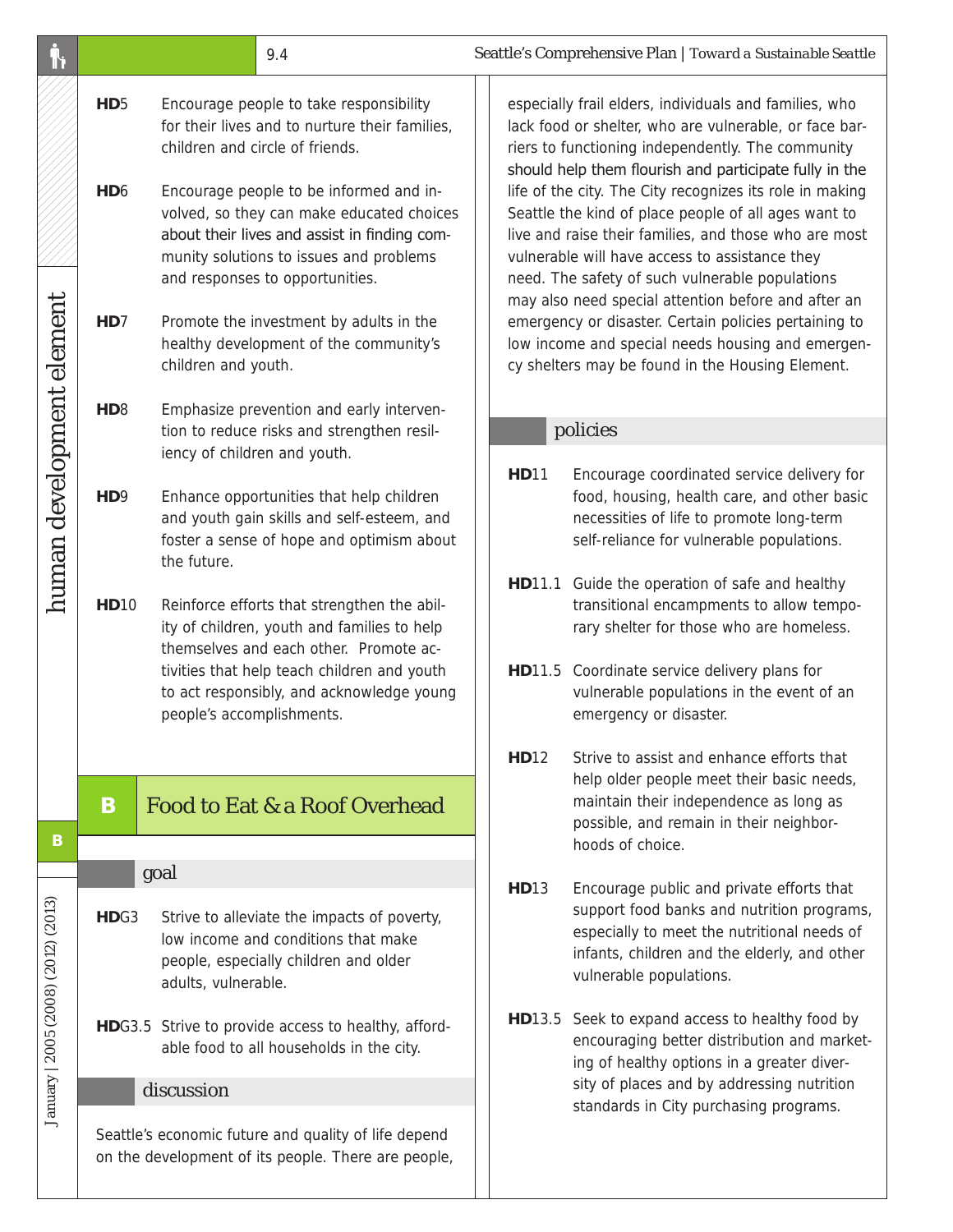- **HD**13.6 Encourage local food production, processing, and distribution through the support of home and community gardens, farmers markets, community kitchens, and other collaborative initiatives to provide healthy foods, promote food security, and build community.
- **HD**13.7 Consider using City land, including parks and surplus property, to expand our capacity to grow, process, distribute, and access local foods.

# **C** The Education & Job Skills to Lead an Independent Life

#### goals

- **HD**G4 Promote an excellent education system and opportunities for life-long learning for all Seattle residents.
- **HD**G4.5 Strengthen educational opportunities for all Seattle students.
- **HD**G5 Promote development of literacy and employability among Seattle residents.

#### discussion

The City of Seattle recognizes the importance of a well educated population and young people with the skills to pursue opportunities and careers of their choice. The City recognizes the need to work with other public agencies, nonprofit agencies, community groups and the business community to make quality education and opportunities for learning and training available to children, youth and adults. Certain policies pertaining to employment and training may be found in Section A. Labor Force Education, Development and Training in the Economic Development Element.

#### policies

- **HD**14 Encourage parent, volunteer, business and community support for education and their involvement in schools.
- **HD**15 Strive to support families so their children can be ready to learn as they enter school. Help coordinate service delivery to families nd their children through school-linked programs and support services.
- **HD**16 Work with the Seattle Public Schools to create safe learning environments in and after school that promote academic and personal achievement for all children. Recognize that community-based learning through service projects has value both to the student and the community.
- **HD**17 Work with schools, libraries, community centers, agencies and organizations to link services into a seamless system that helps students stay in school, including colocation and joint use of facilities to make a broader variety of services available to students.
- **HD**18 Enhance opportunities for increased access to literacy development and English-as a Second Language (ESL) resources.
- **HD**19 Work with community colleges, universities and other institutions of higher learning to promote life-long learning opportunities for community members and encourage the broadest possible use of libraries, community centers, schools, and other existing facilities throughout the city, focusing on development of these resources in urban villages areas.

January | 2005 (2008) (2013)

January | 2005 (2008) (2013)

**C**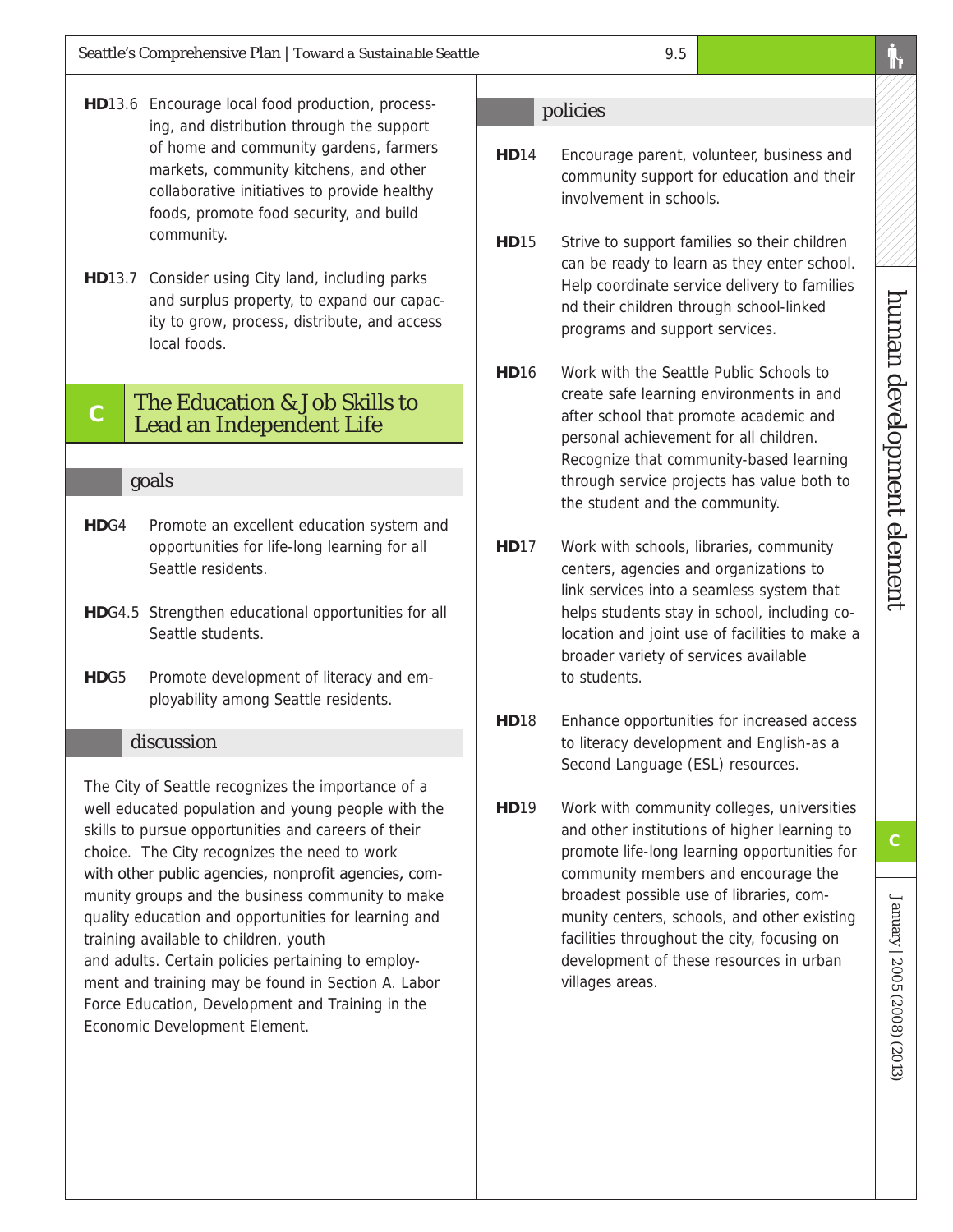|                            | 9.6                                                                                                                                                                                                                                                                                                                                                                                                                                                                                                                                                                                                                                             | Seattle's Compre                                                     |
|----------------------------|-------------------------------------------------------------------------------------------------------------------------------------------------------------------------------------------------------------------------------------------------------------------------------------------------------------------------------------------------------------------------------------------------------------------------------------------------------------------------------------------------------------------------------------------------------------------------------------------------------------------------------------------------|----------------------------------------------------------------------|
|                            | <b>HD20</b><br>Work with schools and other educational<br>institutions, community-based organiza-<br>tions, businesses and other governments to<br>develop strong linkages between education<br>and training programs and employability<br>development resources.                                                                                                                                                                                                                                                                                                                                                                               | poli<br>HD21<br>Er<br>h<br>th<br>cr<br>P <sub>1</sub>                |
|                            | <b>Effective Disease Prevention,</b><br>D<br><b>Access to Health Care, Physical</b><br>& Mental Fitness for Everyone<br>goal                                                                                                                                                                                                                                                                                                                                                                                                                                                                                                                    | p<br>a<br><b>HD22</b><br>W<br>a<br>tio                               |
| human development element  | HDG <sub>6</sub><br>Create a healthy environment where all<br>community members, including those<br>currently struggling with homelessness,<br>mental illness and chemical dependence,<br>are able to aspire to and achieve a healthy<br>life, are well nourished, and have access to<br>affordable health care.                                                                                                                                                                                                                                                                                                                                | p<br>p<br>HD22.5<br>$\mathsf{C}$<br>aı<br>S <sub>1</sub><br>in<br>pı |
|                            | discussion<br>Health is a major determinant of quality of life and<br>the ability to participate fully in the community. The<br>City recognizes the importance of health care for all<br>of Seattle's residents, particularly the poor and unin-<br>sured. Local efforts should help people who experi-<br>ence greater health risks and adverse conditions and<br>should focus on primary prevention through effective<br>policies. The City encourages the King County Board                                                                                                                                                                  | W<br><b>HD23</b><br>a<br>h٥<br>a.<br>b.                              |
| D<br>January   2005 (2008) | of Health to create and support policies with measur-<br>able outcomes based on the most current science,<br>best practices and promising approaches to prevent-<br>ing acute and chronic disease. The City will regularly<br>evaluate the effectiveness of Board of Health policy<br>implementation based on indicators of the number<br>of healthy years lived by people in Seattle. Certain<br>policies pertaining to recreation may be found in<br>Section E. Open Space Network of the Land Use<br>Element; and policies pertaining to the environment<br>may be found in the Land Use, Transportation and<br>Capital Facilities Elements. | С.                                                                   |

#### icies

- **Hoalie and France Seattle residents to adopt** ealthy and active lifestyles to improve eir general health and well-being to inease their number of healthy years lived. rovide opportunities for people to particiate in fitness and recreational activities nd to enjoy available open space.
- Jork toward the reduction of health risks nd behaviors leading to chronic and infecous diseases and infant mortality, with particular emphasis on populations disproortionately affected by these conditions.
- ollaborate with community organizations nd health providers to advocate at the tate level for expanded access to health isurance and to expanded coverage for reventive care and long-term health.
- *Hork to reduce environmental threats* nd hazards to health in the workplace, at ome and at play.
	- Make use of the City's building and fire codes, food licensing and permit processes, and hazardous materials and smoking regulations for fire and life safety protection.
	- Collaborate through joint efforts among City agencies, such as fire, police, and construction and land use to address health and safety issues in a more efficient manner.
	- Prepare land use plans in ways that support development and design that promote physical activities, use safe materials, and protect water and air quality.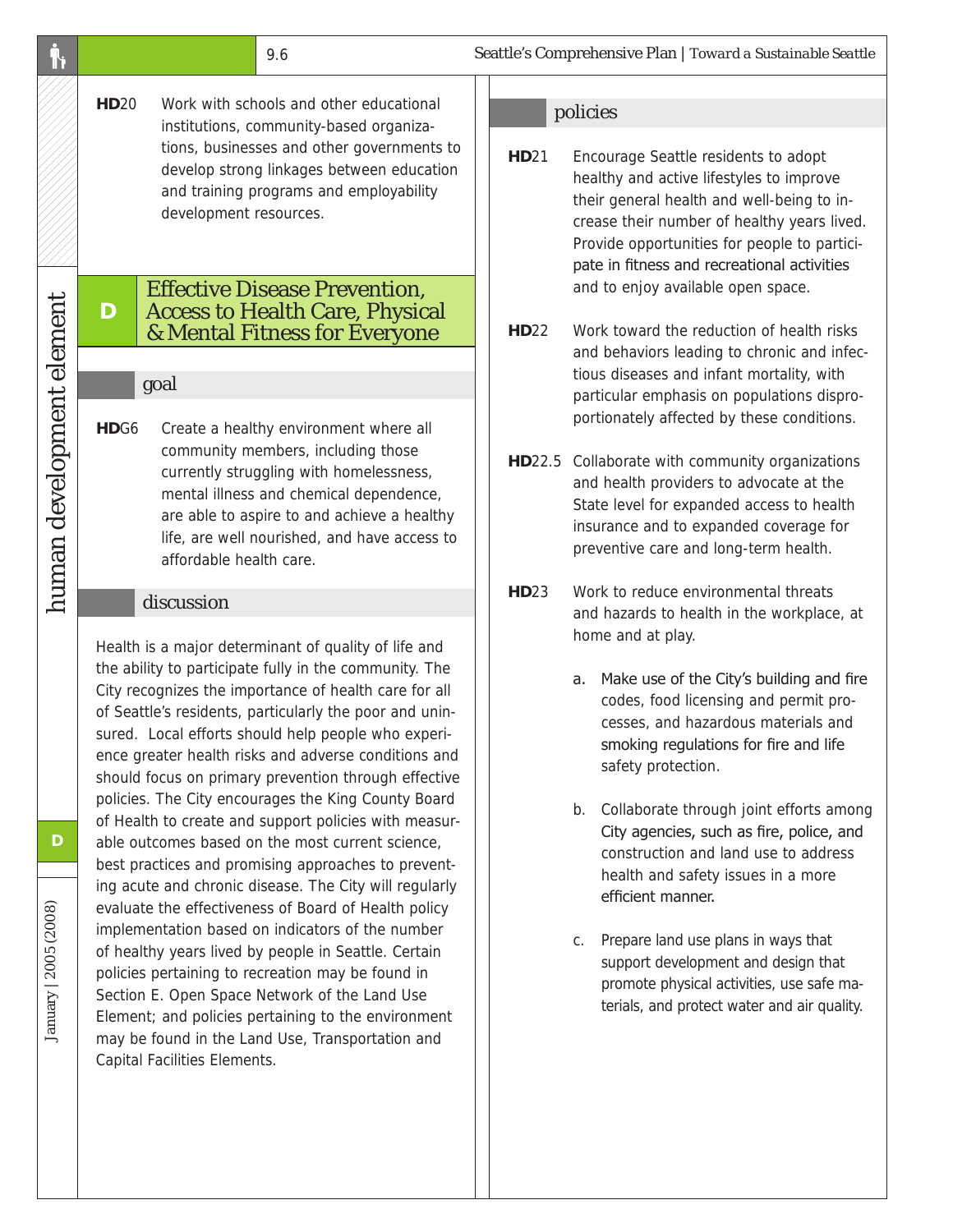- **HD**24 Seek to improve the quality and equity of access to health care, including physical and mental health, emergency medical, and addiction services.
	- a. Collaborate with community organizations and health providers to advocate for quality health care and broader accessibility to services.
	- b. Pursue co-location of programs and services, particularly in under-served areas and in urban village areas.
- **HD**24.5 Support increased access to preventive interventions at agencies that serve the homeless, mentally ill and chemically dependent populations. Pursue co-location of health services at these and other agencies serving those disproportionately affected by disease.
- **HD**25 Work with other jurisdictions, institutions, health care providers and community organizations to develop a strong continuum of community-based long-term care services.

# **E** A Safe Haven from All Forms of Violence & Abuse

# goals

- **HD**G7 Strive to reduce violence and fear of crime.
- **HD**G8 Help individuals, families, neighborhoods, and communities participate in addressing their safety concerns.
- **HD**G8.1 Promote the health and well-being of all women, children and families in Seattle by moving toward the elimination of unintended pregnancy.

**HD**G8.2 Achieve an increased sense of security and a decrease in the per capita incidence of crimes, as indicated by decreased homicides, aggravated assaults, residential burglaries, and auto theft; increased perception of police presence; and decreased perception of crime.

# discussion

Public safety is an individual, family, and social responsibility — not just a job for the City and Seattle Police Department. It is more than enacting and enforcing laws. It goes beyond preventing crime. It includes human service efforts that prevent problems before they begin, and intervene early before problems become serious. The City recognizes that building safer communities requires the commitment of all of Seattle's residents, youth and adults alike. City government can act as a catalyst in this effort. It can help build partnerships and make connections between the individuals, agencies and other groups that work to address persistent community and neighborhood problems.

# policies

- **HD**26 Encourage efforts that enhance strong family relationships and healthy child development and work in partnership with the state, King County and community agencies to prevent violence and injury, in areas such as child abuse, sexual assault, domestic violence, firearms injury, and violence associated with substance abuse.
- **HD**27 Encourage a policing strategy that works in partnership with the community to reduce crime through prevention, education and enforcement, and encourages communities to build block-by-block networks to prevent crime, develop social networks, and solve common problems.

January | 2005 (2008)

January | 2005 (2008)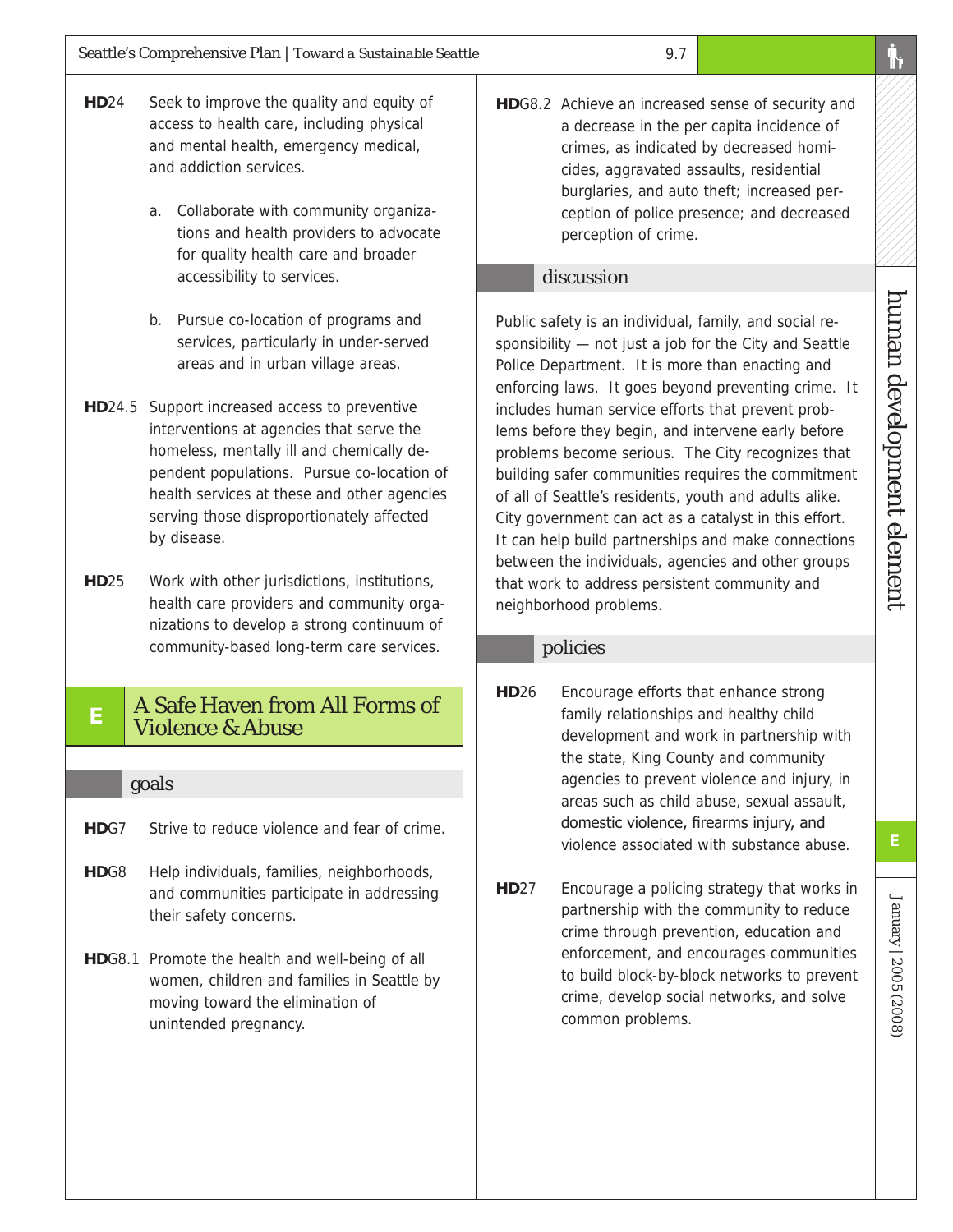|                           |                  |                                                                                                                                                                                                                                                          | 9.8                                                                                                                                                                                                                                                                                                                                                               |             | Seattle's Comprehensive Plan   Toward a Sustainable Seattle                                                                                                                                                                                                                         |
|---------------------------|------------------|----------------------------------------------------------------------------------------------------------------------------------------------------------------------------------------------------------------------------------------------------------|-------------------------------------------------------------------------------------------------------------------------------------------------------------------------------------------------------------------------------------------------------------------------------------------------------------------------------------------------------------------|-------------|-------------------------------------------------------------------------------------------------------------------------------------------------------------------------------------------------------------------------------------------------------------------------------------|
|                           |                  | or background.                                                                                                                                                                                                                                           | HD27.1 Promote the availability of comprehensive<br>family planning services for all Seattle resi-<br>dents, regardless of income, age                                                                                                                                                                                                                            |             | HD31.1 Work with the state, King County and<br>community organizations to maintain and<br>promote effective, state-of-the-art family<br>planning strategies and programs.                                                                                                           |
|                           | <b>HD28</b>      |                                                                                                                                                                                                                                                          | Strive to provide competent, professional<br>and efficient City criminal justice services,<br>including law enforcement, prosecution<br>and adjudication. Seek to: find and hold<br>accountable those who commit crimes;<br>reduce recidivism; and achieve a fair and                                                                                             | <b>HD32</b> | Strengthen the linkage between public<br>safety and human services to encourage<br>lawful behavior, reduce vulnerabilities of<br>street populations, and address family<br>violence and sexual assault.                                                                             |
| human development element | <b>HD28.1</b>    | just system.<br>Encourage community support for family<br>planning efforts such as making available<br>age-appropriate comprehensive sexuality<br>education and increasing awareness of the<br>community impact associated with<br>unintended pregnancy. |                                                                                                                                                                                                                                                                                                                                                                   | <b>HD33</b> | Strive to prevent youth crime and reduce<br>youth violence and gang activity.<br>a. Promote efforts that increase youths'<br>attachment to the community,<br>involvement in legitimate activities,<br>commitment to and success in educa-<br>tion and employment, and participation |
|                           | HD <sub>29</sub> | safety concerns.                                                                                                                                                                                                                                         | Work with neighborhood groups, communi-<br>ty agencies and other levels of government<br>to educate people about crime prevention,<br>firearm safety, and organized neighbor-<br>hood safety activities. Use the joint efforts<br>of City agencies, such as fire, police and<br>construction and land use, and community<br>organizations to identify and address |             | in the community.<br>Support activities that are wholesome<br>b.<br>alternatives to crime and violence.<br>Involve young people in discussions<br>C.<br>about community crime<br>and prevention.<br>d. Work with the Seattle School District to<br>make schools safe for all youth. |
| Е                         | <b>HD30</b>      | and shopping areas.                                                                                                                                                                                                                                      | Make public safety a consideration in<br>design and management of public spaces<br>to prevent crime and fear in public facilities<br>and gathering places, streets and parking                                                                                                                                                                                    | <b>HD34</b> | Work with the state and King County to<br>focus criminal justice efforts on<br>preventing the most seriously threatening<br>and predatory crimes and violent drug-<br>related crimes.                                                                                               |
| January   2005 (2008)     | <b>HD31</b>      |                                                                                                                                                                                                                                                          | Enhance efforts that support informal<br>monitoring, foster legitimate activities,<br>and give people a sense of ownership and<br>control over their neighborhood.                                                                                                                                                                                                | <b>HD35</b> | Work with the state, King County and<br>community organizations to connect local<br>detention facilities with the health and hu-<br>man services systems.                                                                                                                           |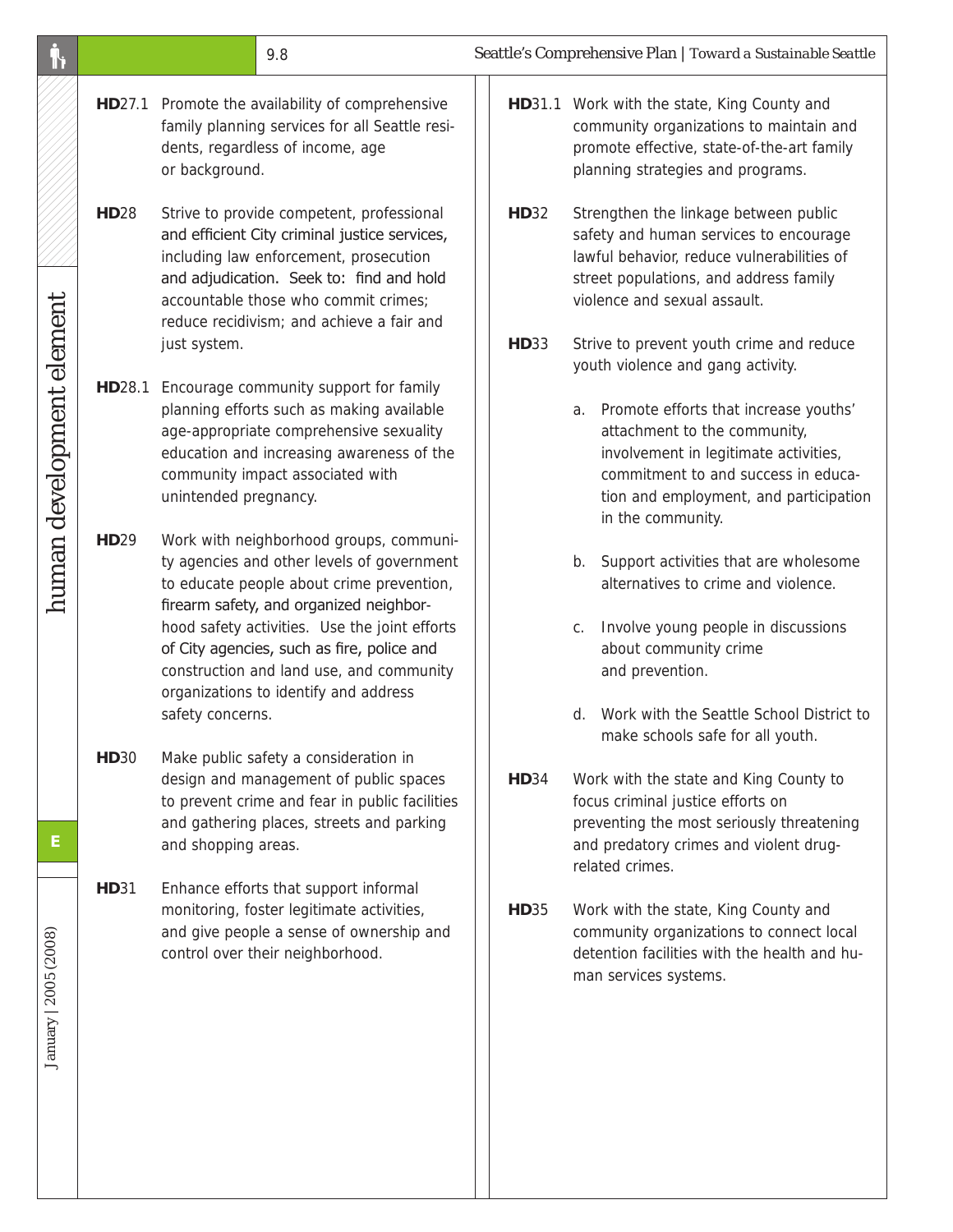- **HD**36 Recognize the interdependence among the courts, jails, prosecutors and police and encourage better coordination of resources. Promote sharing of information for greater efficiency in the criminal justice system.
- **HD**36.1 Periodically report on crime statistics and the public perception of safety to guide future decisions about programs and resource allocation that can help control crime and make Seattle residents feel safer in the city.
- **HD**37 Develop an increased level of emergency preparedness among all segments of the population to help coordinate governmental response and recovery efforts that seek to minimize the adversity of a major emergency or disaster.

# **<sup>F</sup>** A Multi-Cultural City with Freedom from Discrimination

#### goals

- HDG9 Promote respect and appreciation for diversity, including economic, racial, cultural and individual differences.
- **HD**G10 Provide equal opportunity and fair access to services.

#### discussion

Seattle benefits from a diverse citizenry. We can capitalize on the varied heritage, talents and perspectives of our members to build a stronger community. The City recognizes that every human being should have the opportunity to succeed, to contribute and to be treated with dignity.

#### policies

- **HD**38 Encourage community efforts that work toward achieving a diversity of ages, incomes, household types and sizes, and cultural backgrounds throughout the city and region.
- **HD**39 In addition to upholding federal, state and local laws against discrimination and bias crimes, work to promote human rights and mutual respect and to end intolerance and divisiveness. Reach out and bring people together in ways that build bridges between individuals and between groups.
- **HD**40 Celebrate diversity through community activities and events that recognize different groups. Bring people together to experience and learn about ethnic and cultural traditions. Involve children, youth and adults of all ages in intergenerational activities to lend support to and learn from each other.
- **HD**41 Work to improve access to City and community services and to remove obstacles that keep people from receiving the services they need.
	- a. Improve facility and program accessibility through implementation of the Americans with Disabilities Act.
	- b. Enhance opportunities for people with low incomes, disabilities, limited English-speaking ability, and other barriers to service to participate fully in community life and to access assistance.
- **HD**42 Promote culturally responsive and relevant service delivery. Strive to ensure that City-funded agencies and services provide appropriate service.

January | 2005 (2008)

January | 2005 (2008)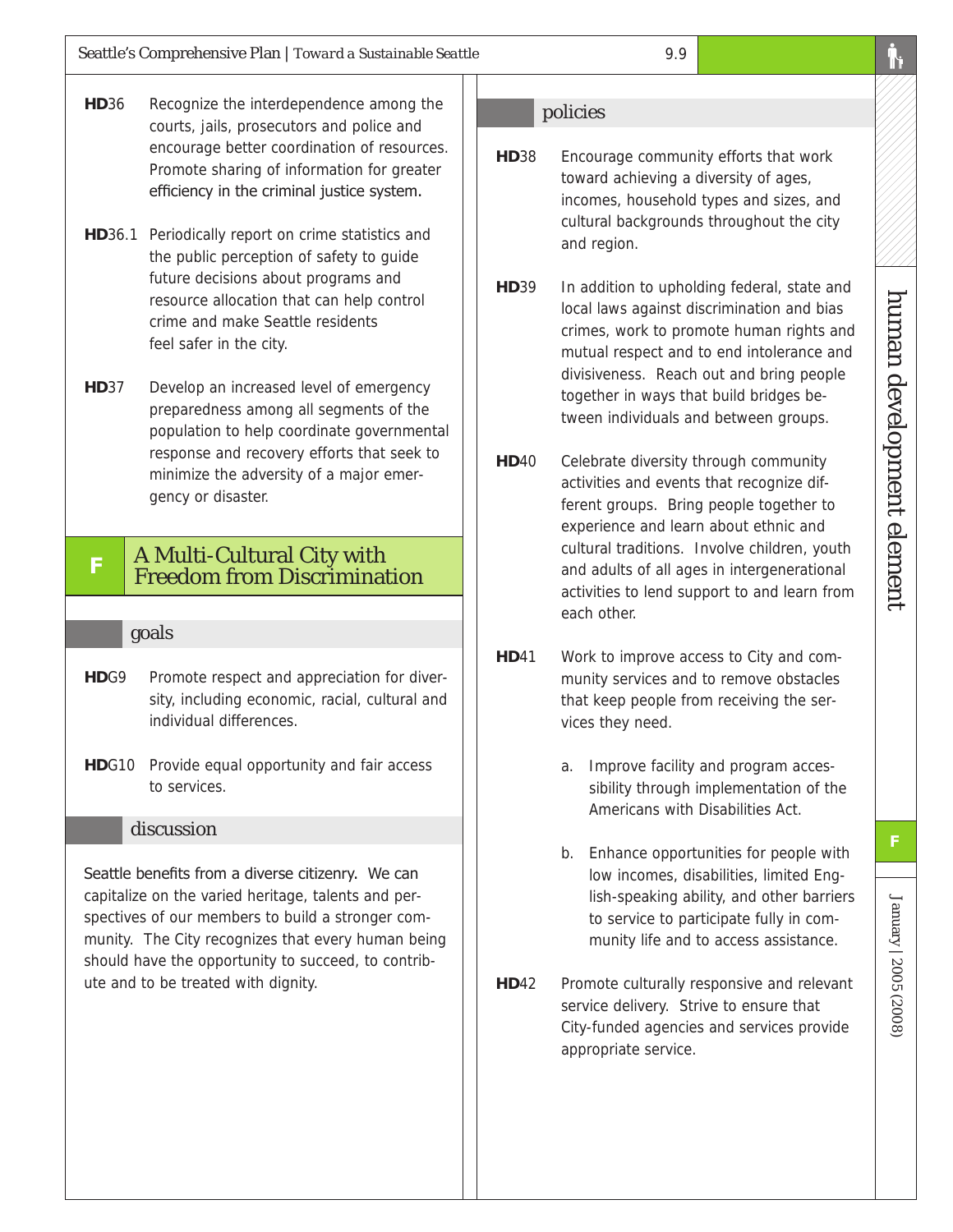|                           |                                                                                                                                                                                                                                                                                                                                                                                                                                                                                                                                                                                                                                                                                                                                                                                                           | 9.10                                                                                                                                                                 |              | Seattle's Comprehensive Plan   Toward a Sustainable Seattle                                                                                                                                                                                                            |
|---------------------------|-----------------------------------------------------------------------------------------------------------------------------------------------------------------------------------------------------------------------------------------------------------------------------------------------------------------------------------------------------------------------------------------------------------------------------------------------------------------------------------------------------------------------------------------------------------------------------------------------------------------------------------------------------------------------------------------------------------------------------------------------------------------------------------------------------------|----------------------------------------------------------------------------------------------------------------------------------------------------------------------|--------------|------------------------------------------------------------------------------------------------------------------------------------------------------------------------------------------------------------------------------------------------------------------------|
|                           |                                                                                                                                                                                                                                                                                                                                                                                                                                                                                                                                                                                                                                                                                                                                                                                                           |                                                                                                                                                                      |              |                                                                                                                                                                                                                                                                        |
|                           | <b>HD43</b><br>Provide opportunities for diverse repre-<br>sentation of people and interests on City<br>of Seattle boards, commissions, advisory<br>committees, and in the neighborhood<br>planning implementation.                                                                                                                                                                                                                                                                                                                                                                                                                                                                                                                                                                                       |                                                                                                                                                                      | <b>HD44</b>  | policies<br>Encourage cooperative planning, decision-<br>making and funding for health and human<br>service delivery throughout the region.<br>Join with other public and private institu-                                                                             |
|                           | G                                                                                                                                                                                                                                                                                                                                                                                                                                                                                                                                                                                                                                                                                                                                                                                                         | <b>Coordination &amp; Joint Planning</b><br>of Services                                                                                                              |              | tions in the region to strive for a stable and<br>adequate funding base for services that<br>support safe and healthy communities.                                                                                                                                     |
|                           |                                                                                                                                                                                                                                                                                                                                                                                                                                                                                                                                                                                                                                                                                                                                                                                                           | goal                                                                                                                                                                 | <b>HD45</b>  | Promote effective, efficient community-                                                                                                                                                                                                                                |
| human development element | HDG11                                                                                                                                                                                                                                                                                                                                                                                                                                                                                                                                                                                                                                                                                                                                                                                                     | Develop a more flexible, comprehensive,<br>coordinated and efficient system of servic-<br>es that addresses whole needs of people,                                   |              | based and community-delivered services<br>using a combination of public, private,<br>community and personal resources.                                                                                                                                                 |
|                           |                                                                                                                                                                                                                                                                                                                                                                                                                                                                                                                                                                                                                                                                                                                                                                                                           | families and communities.<br>discussion                                                                                                                              | <b>HD</b> 46 | Strive to provide better and more coor-<br>dinated information to people about the<br>availability of services in the community                                                                                                                                        |
|                           | Through the use of its limited resources, the City has<br>an important role to play in building efficient human<br>service and public safety systems with easy access<br>for people. The City of Seattle contracts with com-<br>munity based organizations and invests in them to<br>help build capacity with the goal of assisting them<br>in delivering the highest quality services possible to<br>community residents.<br>Access, linkages, and quality assurance help make<br>services work better for individuals, families and<br>neighborhoods. Neighborhood-based service<br>delivery helps integrate people into their communi-<br>ties. Co-location of services and other collaborative<br>efforts can improve access. Specialized services<br>may not be provided in a given neighborhood, so |                                                                                                                                                                      |              | and make use of available and new<br>technologies to improve access to services<br>and information.                                                                                                                                                                    |
|                           |                                                                                                                                                                                                                                                                                                                                                                                                                                                                                                                                                                                                                                                                                                                                                                                                           |                                                                                                                                                                      | <b>HD47</b>  | Encourage customer-focused services with<br>feedback from those who use them and<br>involvement of consumers in identifying<br>needs and planning for service delivery.                                                                                                |
|                           |                                                                                                                                                                                                                                                                                                                                                                                                                                                                                                                                                                                                                                                                                                                                                                                                           |                                                                                                                                                                      | <b>HD48</b>  | Encourage connections between services<br>that coordinate, link and integrate public,<br>private and community-based services.<br>Facilitate collaboration of programs through<br>the use of City funding.                                                             |
| G                         |                                                                                                                                                                                                                                                                                                                                                                                                                                                                                                                                                                                                                                                                                                                                                                                                           |                                                                                                                                                                      | <b>HD49</b>  | Encourage consideration of issues like<br>transportation and the need for dependent                                                                                                                                                                                    |
| January   2005 (2008)     |                                                                                                                                                                                                                                                                                                                                                                                                                                                                                                                                                                                                                                                                                                                                                                                                           | good information on service locations throughout the<br>community and transportation are important. Certain<br>policies pertaining to transportation may be found in |              | care in planning for health, human servic-<br>es, employment and recreation programs.                                                                                                                                                                                  |
|                           | Section G. Transit and Public Transportation of the<br>Transportation Element.                                                                                                                                                                                                                                                                                                                                                                                                                                                                                                                                                                                                                                                                                                                            |                                                                                                                                                                      | <b>HD50</b>  | Encourage neighborhood organizations to<br>address a broad range of human issues in<br>a context of both neighborhood strengths<br>and needs to identify solutions to service<br>concerns and find ways to make service<br>delivery more accessible and user-friendly. |